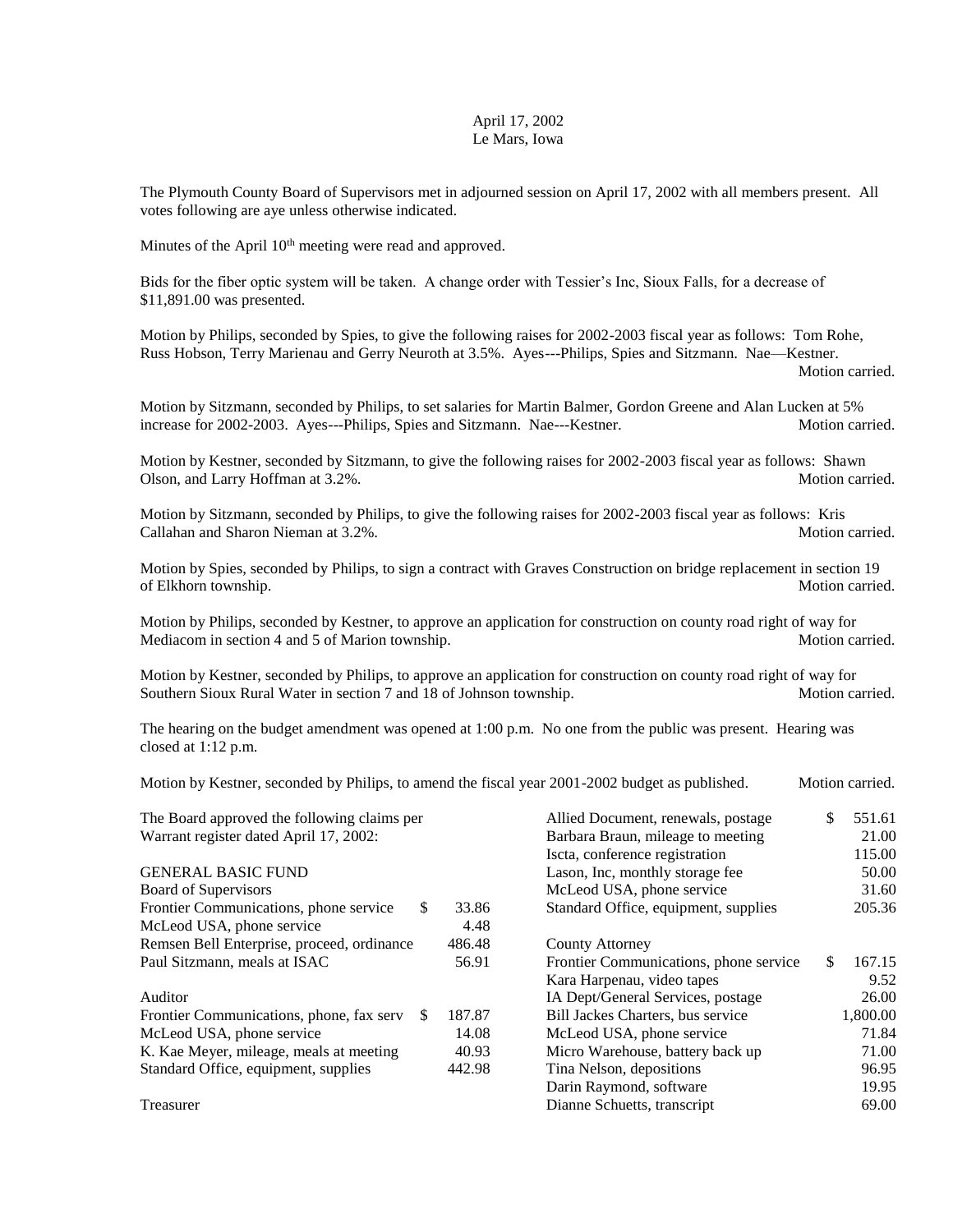| Standard Office, supplies                   | \$<br>62.54  | HyVee, jail provisions                                                       | \$<br>345.87 |
|---------------------------------------------|--------------|------------------------------------------------------------------------------|--------------|
| Verizon Wireless, phone service             | 34.27        | LeMars, City of, utilities                                                   | 374.18       |
|                                             |              | MidAmerican Energy, utilities                                                | 203.66       |
| Sheriff                                     |              | Plymouth Life, jail meals/March                                              | 3,224.00     |
| Amoco Oil, fuel                             | \$<br>177.55 | Sioux Sales Co, clothing & equipment                                         | 85.80        |
| Branum Oil, fuel & service                  | 172.30       | Woodbury Co Sheriff, electronic monitoring                                   | 81.00        |
| Farmers Coop, fuel                          | 136.65       |                                                                              |              |
| Fidlar Doubleday, supplies                  | 79.52        | <b>District Court</b>                                                        |              |
| Heissel, equipment                          | 394.16       | Ply Co Sheriff, sheriff's fees                                               | \$1,089.26   |
| LeMars Veterinary Clinic, dogs              | 7.00         | Tom Schneider, meals to transport                                            | 16.48        |
| M & D Inc, fuel                             | 69.20        | Sioux Co Sheriff, sheriff's fees                                             | 33.25        |
| Mike's Inc, fuel                            | 105.47       | Story Co Sheriff, sheriff's fees                                             | 31.40        |
| Motorola, contract                          | 665.70       | West Group Payment Ctr, library updates                                      | 194.50       |
|                                             | 5.49         | Woodbury Co Sheriff, sheriff's fees                                          | 72.20        |
| Northern Exposure, photo development        |              |                                                                              |              |
| Remsen Lumber, investigations               | 17.24        |                                                                              |              |
| Town & Country Vet, dog                     | 15.00        | Communications                                                               |              |
|                                             |              | Mainstay Systems, contract                                                   | \$<br>228.00 |
| Recorder                                    |              | MidAmerican Energy, utilities                                                | 56.66        |
| Frontier Communications, phone service      | \$<br>81.03  | Office Systems, equipment, repair                                            | 102.46       |
| LeMars Postmaster, postage                  | 80.00        | Standard Office, supplies                                                    | 149.00       |
| McLeod USA, phone service                   | 19.10        |                                                                              |              |
| Standard Office, equipment, supplies        | 205.58       | Courthouse                                                                   |              |
|                                             |              | Aramark, mats                                                                | \$<br>197.34 |
| <b>Veterans Affairs</b>                     |              | Chemco, supplies                                                             | 305.62       |
| Martin Balmer, reimb                        | \$<br>60.00  | Frontier Communications phone & fax                                          | 96.51        |
| Frontier Communications, phone service      | 65.06        | Hardware Hank, building materials                                            | 84.49        |
| McLeod USA, phone service                   | 5.77         | Klass Stoos, revision of handbook                                            | 483.00       |
|                                             |              | Le Mars, City of, water & sewer                                              | 64.19        |
| <b>Conservation Board</b>                   |              | Life Skills, cleaning services for March                                     | 735.81       |
| Bekins Fire/Safety, inspection costs        | \$<br>36.00  | McLeod USA, phone service                                                    | 23.61        |
| Bomgaars, parts, supplies                   | 81.62        | MidAmerican, gas & electric                                                  | 1,426.25     |
| Central IA Distributing, custodial supplies | 577.95       | Midwest Equipment, mower/tractor tune up                                     | 283.16       |
| Hamilton-Smith Const, enhancement work      | 9,180.00     | Presto-X-Co, pest control                                                    | 153.00       |
| Hinton Postmaster, box rent                 | 26.00        | Standard Office, equipment, supplies                                         | 19.98        |
| LeMars Agri Center, turf seed               | 57.50        |                                                                              |              |
| Menards, replacement windows, supplies      | 144.27       | Data Processing                                                              |              |
| Northern Iowa Telephone, phone service      | 124.45       | ICIT, membership dues                                                        | \$<br>25.00  |
| Orange City Sanitation, garbage pick up     | 57.20        | Int Business Machines, maint agreements                                      | 834.90       |
| Red's Printing, newsletter                  | 200.21       | Matt Parrott, blue bar paper                                                 | 337.83       |
| Rachael Siebens, program supplies           | 7.37         | McLeod USA, phone service                                                    | 2.33         |
| Dennis Sohl, gas tools ordered              | 122.18       |                                                                              |              |
| Standard Office, inkjet cartridges          | 64.98        | Juvenile Probation                                                           |              |
| Verizon Wireless, cell phone service        | 68.61        | Crittenton Center, shelter charges                                           | \$<br>894.51 |
| Vern Anderson, supplies                     | 17.52        | Youth Services, shelter services                                             | 518.50       |
| Wigman, parts                               | 549.27       |                                                                              |              |
|                                             |              |                                                                              |              |
|                                             |              | <b>Community Services</b><br>Siouxland Transit, 4 <sup>th</sup> qrtr support | \$6,151.00   |
| Human Services                              |              |                                                                              |              |
| Arch Wireless, pager service                | \$<br>18.03  |                                                                              |              |
| Chemical Sanitizing, supplies               | 54.36        | Nondepartmental                                                              |              |
| Lora DeLair, cleaning services              | 160.00       | Auditor of State, audit filing fee                                           | \$<br>75.00  |
| Standard Office, supplies                   | 295.11       | C.A, Bartolozzi, ins reimb                                                   | 89.17        |
| Van's Sanitation, garbage pick up           | 33.43        | Kay Bohnenkamp, ins reimb                                                    | 18.00        |
|                                             |              | Paul Fischer, trustee meeting                                                | 20.00        |
| <b>Correctional Services</b>                |              | Linda Gaumnitz, ins reimb                                                    | 320.39       |
| Family Pharmacy, inmate meds                | \$<br>14.58  | Jerry Groenhagen, ins reimb                                                  | 74.63        |
| Hardware Hank, repair expense               | 19.41        | Rod Hodgson, trustee meeting                                                 | 20.00        |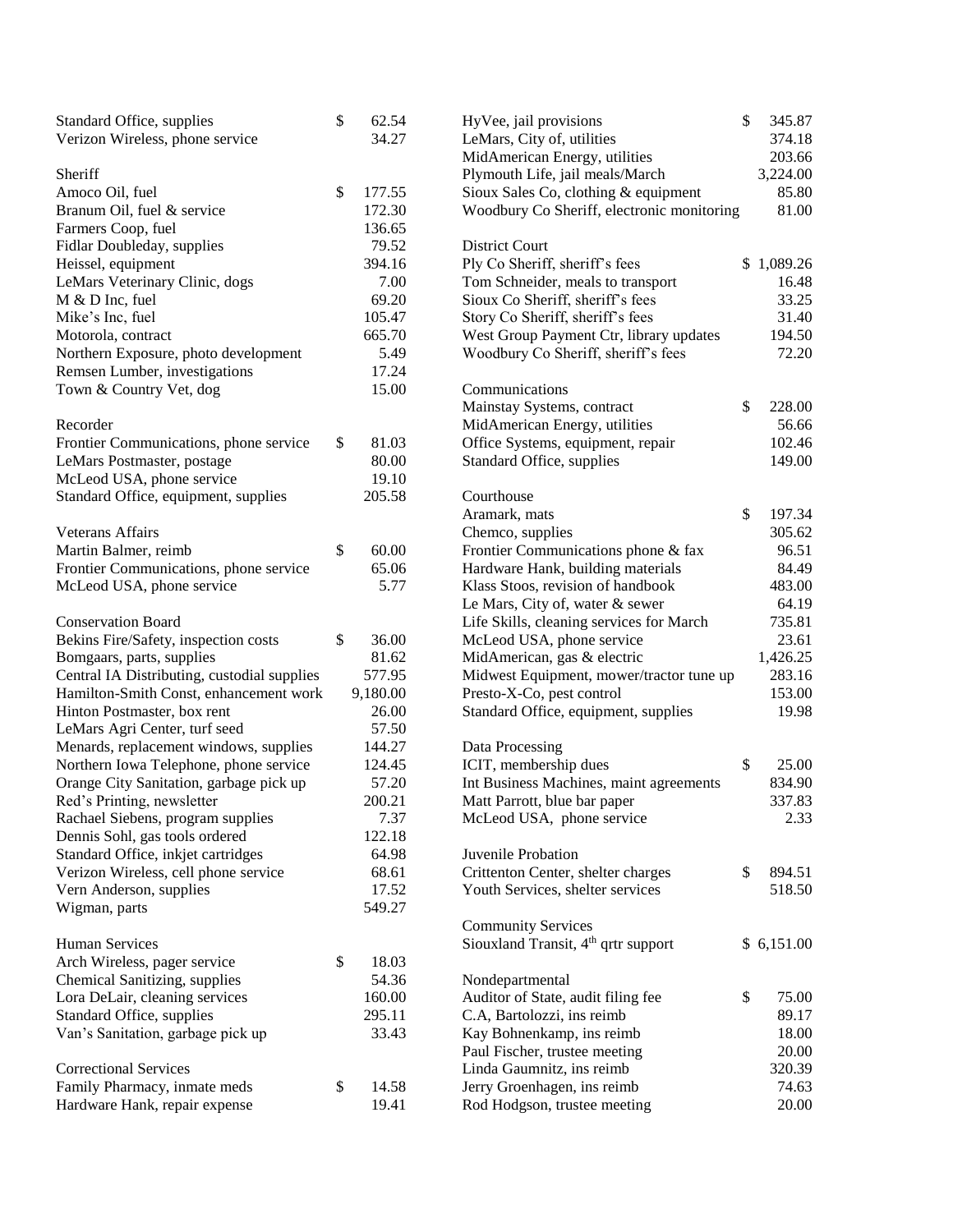| Larry Hoffman, ins reimb                            | \$<br>16.09 | Higman Sand/Gravel, materials                                | \$<br>528.36 |
|-----------------------------------------------------|-------------|--------------------------------------------------------------|--------------|
| ISAC, legal fee contribution                        | 50.00       | City of Hinton, sundry                                       | 55.80        |
| Bob Kenaley, trustee meeting                        | 20.00       | Russ Hobson, ins reimb                                       | 62.74        |
| Lisa Knutson, ins reimb                             | 30.00       | Irving Jensen, granular                                      | 16,961.25    |
| Sharon Nieman, ins reimb                            | 6.57        | J-W Tank Line, diesel fuel                                   | 504.60       |
| Shawn Olson, ins reimb                              | 24.00       | Jacobsons Auto, parts                                        | 26.45        |
| Larry Radloff, ins reimb                            | 334.91      | Jim's Hardware, parts, tools                                 | 35.44        |
| Lee Schultz, trustee meeting                        | 20.00       | Ken's Repair, oil                                            | 69.51        |
| Jeff TeBrink, ins reimb                             | 20.56       | Kingsley, City of, sundry                                    | 9.78         |
|                                                     |             | Leonard Kommes, ins reimb                                    | 569.66       |
| MH-DD SERVICES FUND                                 |             | Lawson Products, parts                                       | 115.04       |
| Mental Health Administrator                         |             | LeMars Glass, parts                                          | 125.90       |
| Hillcrest Family Services, unit for 3/02            | \$2,446.25  | $M & D$ Inc, gasoline                                        | 20.97        |
| Hope Haven, services for 3/02                       | 5,344.43    | Medical Associates, safety                                   | 126.00       |
| IA Dept Human Services, waiver for 2/02             | 15,382.45   | MidAmerican, sundry                                          | 792.48       |
| ISAC, training                                      | 40.00       | Midwest Wheel, parts                                         | 18.68        |
| Life Skills, services for 3/02                      | 17,088.21   | Mike's Inc, diesel fuel                                      | 1,216.32     |
| Mid-Step Services, services for 3/02                | 838.89      | Richard Milne, ins reimb                                     | 28.00        |
| Sharon Nieman, mileage                              | 31.80       | Gerry Neuroth, ins reimb                                     | 6.60         |
| Plains Area Mental Hlth, serv for Jan/Feb           | 11,934.03   | Rees Mack Sales, filters                                     | 29.40        |
| Plymouth Life, services for 3/02                    | 18,625.05   | Remsen Mfg, welding supplies                                 | 110.50       |
| Village NW Unlimited, services for 3/02             | 904.80      | Remsen Utilities, sundry                                     | 520.18       |
|                                                     |             | Keith Richardson, fees, damages, and purch                   | 839.50       |
| <b>RURAL SERVICES BASIC FUND</b>                    |             | Thomas Rohe, ins reimb                                       | 906.54       |
| Sanitarian                                          |             | Rust's Western, supplies                                     | 20.45        |
| McLeod USA, phone service                           | \$<br>6.92  | Schlotfeldt Engineering, outside engineering                 | 1,953.00     |
| Siouxland Hlth Dept, analysis                       | 180.00      | Glen Schlotman, fees, damages, land purch                    | 844.00       |
|                                                     |             | Sheveland's Welding, welding supplies                        | 52.00        |
| Zoning                                              |             | Curt Sitzmann, ins reimb                                     | 10.80        |
| LeMars Daily Sentinel, notices                      | \$<br>63.30 | Barry Small, ins reimb                                       | 1.62         |
| McLeod USA, phone service                           | 13.39       | <b>Stamp Fulfillment Services, supplies</b>                  | 9.20         |
| Standard Office, supplies                           | 11.09       | Standard Office, supplies                                    | 91.05        |
|                                                     |             | State Steel, parts                                           | 27.00        |
| Nondepartmental                                     |             | Luke Steeg, 3/23/02 & 4/6/02                                 | 45.00        |
| Ply Co Solid Waste, 4 <sup>th</sup> qrtr assessment | \$25,468.47 | Taylor Equipment, parts                                      | 77.92        |
|                                                     |             | Union Gas/Oil, diesel fuel                                   | 144.39       |
| SECONDARY ROAD FUND                                 |             | Vern Anderson, filters, parts                                | 222.17       |
|                                                     |             |                                                              | 708.38       |
| <b>County Engineer</b>                              | \$<br>71.33 | Wagner Auto, filters, parts                                  | 720.00       |
| City of Akron, sundry<br>Amoco Oil, gasoline        | 17.00       | Walker's Excavating, materials<br>Floyd Waterbury, ins reimb | 983.63       |
|                                                     | 269.22      | Ziegler, filters, oil, parts                                 | 8,010.16     |
| Aramark, sundry                                     | 109.85      |                                                              |              |
| Jason Becker, shop tools                            |             |                                                              |              |
| Branum Oil, diesel fuel                             | 524.19      | <b>CAPITAL PROJECTS</b>                                      |              |
| Carlson Machine, parts                              | 49.08       | Courthouse                                                   |              |
| Charlie's Repair, diesel fuel                       | 778.44      | Solutions, services                                          | \$3,112.77   |
| Cooperative Gas/Oil, tires & tubes                  | 1,337.00    |                                                              |              |
| Dan's Cleaning, sundry                              | 521.04      | ECONOMIC DEVELOPMENT FUND                                    |              |
| Dockendorf Equipment, parts                         | 3.03        | Economic Development                                         |              |
| Farmers Coop, diesel fuel                           | 1,676.80    | Frontier Communications, phone service                       | \$<br>35.23  |
| Paul Galles, ins reimb                              | 48.98       | Standard Office, supplies                                    | 47.09        |
| Graves Construction, projects                       | 63,074.25   | Gary Tucker, mileage                                         | 397.50       |
| Great Plains, filters, parts                        | 558.24      |                                                              |              |
| Hardware Hank, supplies, bldgs, misc                | 33.67       | LOCAL EMERGENCY MANAGEMENT                                   |              |
| Heartland Car Care, tires & tubes                   | 456.00      | <b>Local Emergency Management Services</b>                   |              |
| Hentges Oil, fuel, gasoline, oil, propane           | 6,568.89    | Fuel'N'More, fuel                                            | \$<br>52.60  |
| Hickory Tech, sundry                                | 70.29       | LeMars, City, of, water & sewer                              | 16.91        |